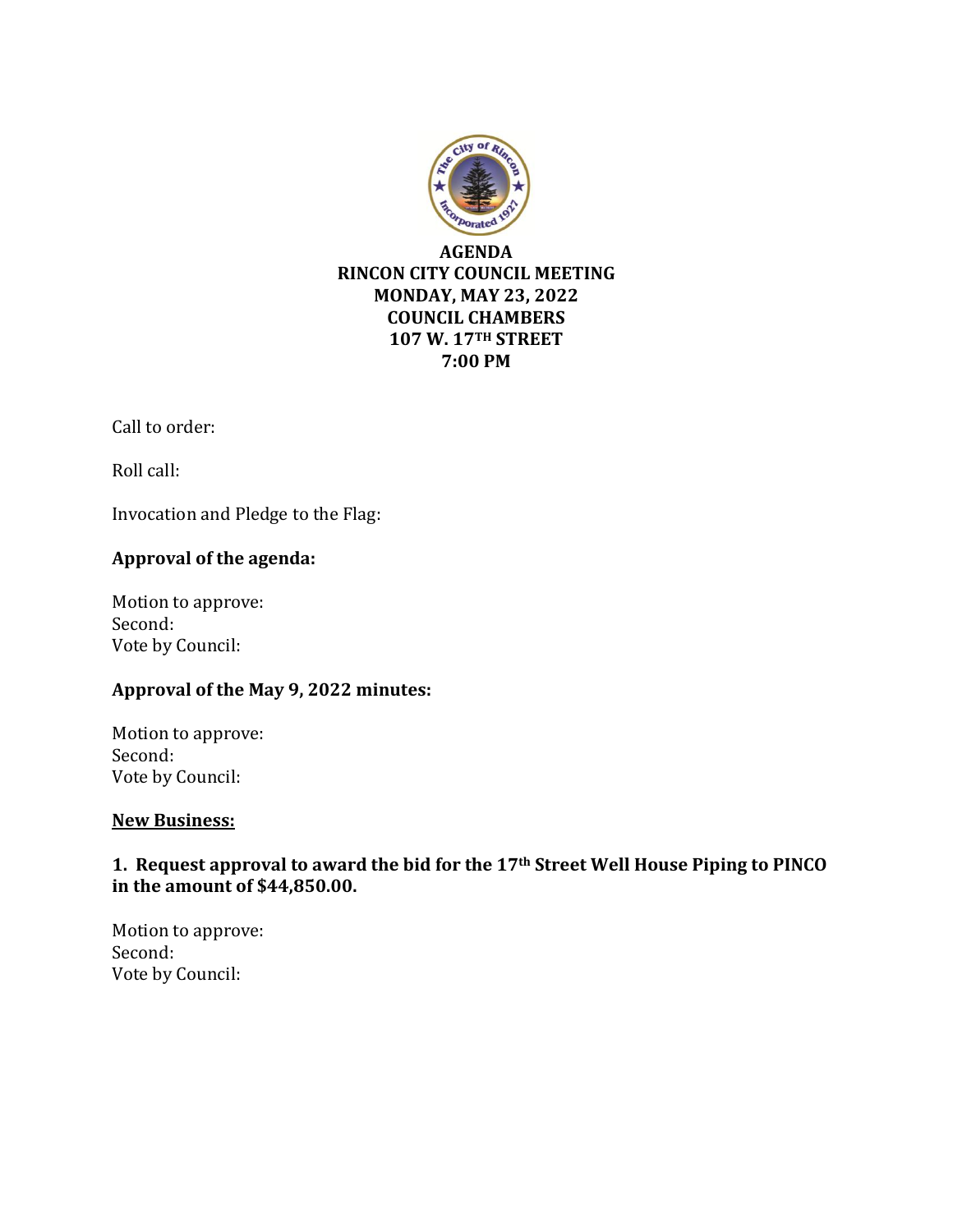## **2. Sikes Brother, Inc. request approval of Pay Request #4/Final Retainage in the amount of \$129,717.80 for the 2021 TSPLOST Rincon – 4th Street and Weisenbaker Road. LI #335.4100.549103 and LI #335.4100.549105**

Motion to approve: Second: Vote by Council:

## **3. Request approval to purchase a Kubota Tractor and Land Pride Finish Mower from Hendrix Machinery, Inc. in the amount of \$62,713.00. LI # 320.4335.541454 and LI #506.4335.531123**

Motion to approve: Second: Vote by Council:

## **4. Request approval to purchase football/soccer equipment from Thompson's Sporting Goods in the amount of \$5,850.00.**

Motion to approve: Second: Vote by Council:

### **5. Administrative Reports:**

(b) City Engineer (h) Wastewater (c) Chief of Police (i) Finance (d) Fire Department (j) Lost Plantation (e) Building/Zoning Dept. (k) Mayor and Council (f) Recreation Dept.

(a) City Manager (g) Water/Sewer/Public Works

### **6. Executive session to discuss personnel, pending litigation, attorney client privilege, and real estate.**

Motion: Second: Vote by Council:

Motion to return to meeting: Second: Vote by Council: